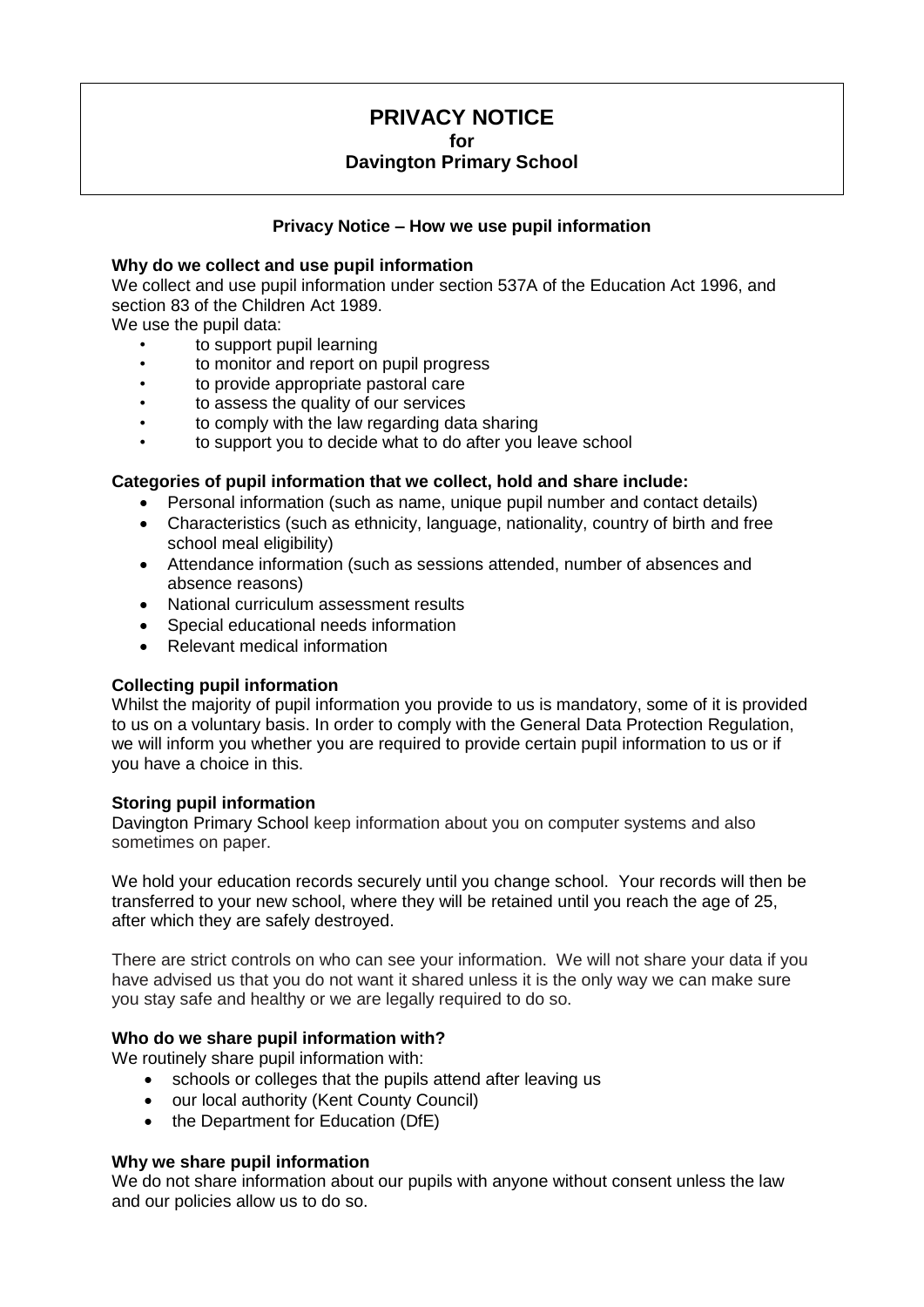We share pupils' data with the Department for Education (DfE) on a statutory basis. This data sharing underpins school funding and educational attainment policy and monitoring.

To find out more about the data collection requirements placed on us by the DfE (for example; via the school census) go to [https://www.gov.uk/education/data-collection-and](https://www.gov.uk/education/data-collection-and-censuses-for-schools)[censuses-for-schools](https://www.gov.uk/education/data-collection-and-censuses-for-schools)

We are required to share information about our pupils with our local authority (LA) and the Department for Education (DfE) under section 3 of The Education (Information About Individual Pupils) (England) Regulations 2013.

## **The National Pupil Database (NPD)**

The NPD is owned and managed by the Department for Education and contains information about pupils in schools in England. It provides invaluable evidence on educational performance to inform independent research, as well as studies commissioned by the Department. It is held in electronic format for statistical purposes. This information is securely collected from a range of sources including schools, local authorities and awarding bodies.

We are required by law, to provide information about our pupils to the DfE as part of statutory data collections such as the school census and early years' census. Some of this information is then stored in the NPD. The law that allows this is the Education (Information About Individual Pupils) (England) Regulations 2013.

To find out more about the pupil information we share with the department, for the purpose of data collections, go to [https://www.gov.uk/education/data-collection-and-censuses-for](https://www.gov.uk/education/data-collection-and-censuses-for-schools)[schools.](https://www.gov.uk/education/data-collection-and-censuses-for-schools)

To find out more about the NPD, go to [https://www.gov.uk/government/publications/national](https://www.gov.uk/government/publications/national-pupil-database-user-guide-and-supporting-information)[pupil-database-user-guide-and-supporting-information.](https://www.gov.uk/government/publications/national-pupil-database-user-guide-and-supporting-information)

The department may share information about our pupils from the NPD with third parties who promote the education or well-being of children in England by:

- conducting research or analysis
- producing statistics
- providing information, advice or guidance

The Department has robust processes in place to ensure the confidentiality of our data is maintained and there are stringent controls in place regarding access and use of the data. Decisions on whether DfE releases data to third parties are subject to a strict approval process and based on a detailed assessment of:

- who is requesting the data
- the purpose for which it is required
- the level and sensitivity of data requested: and
- the arrangements in place to store and handle the data

To be granted access to pupil information, organisations must comply with strict terms and conditions covering the confidentiality and handling of the data, security arrangements and retention and use of the data.

For more information about the department's data sharing process, please visit: <https://www.gov.uk/data-protection-how-we-collect-and-share-research-data>

For information about which organisations the department has provided pupil information, (and for which project), please visit the following website: <https://www.gov.uk/government/publications/national-pupil-database-requests-received>